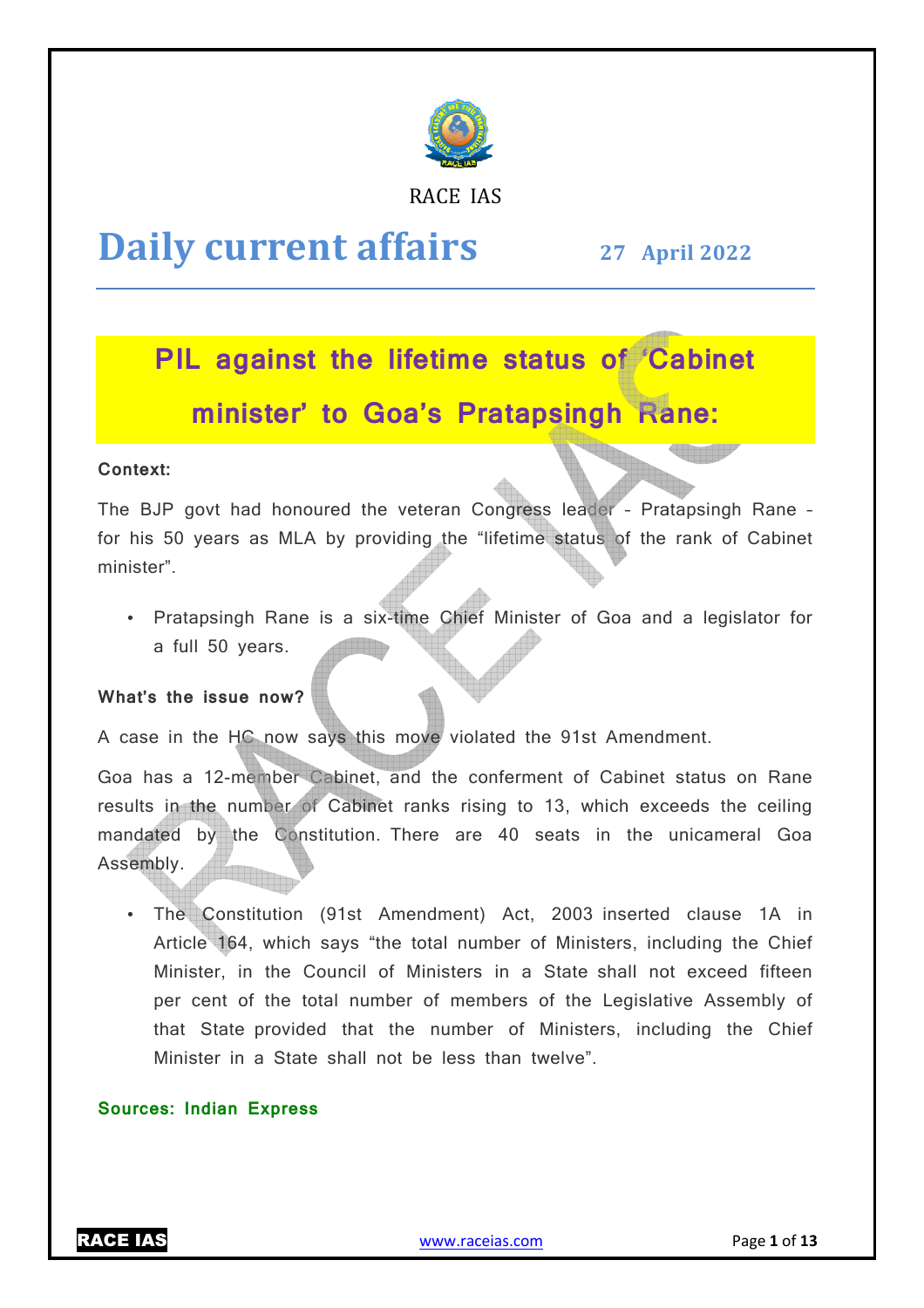## **Governor's powers to appoint VCs of state universities:**

### **Context:**

Tamil Nadu has passed two Bills proposing to take away the Governor's powers to appoint VCs of state universities.

### **Highlights of the Bill:**

- The Bills stress that "every appointment of the Vice-Chancellor shall be made by the Government from out of a panel of three names" recommended by a search-cum-selection committee.
- Removal: The Bills also seek to empower the state government to have the final word on the removal of VCs, if needed.
- Procedure: Removal will be carried out based on inquiries by a retired High Court judge or a bureaucrat who has served at least as a Chief Secretary.

### **Reasons behind the enactment of these legislations**:

Chief Minister MK Stalin said the Bills were required as the Governor was disregarding the state government's opinion on the appointments of VCs.

The elected governments have repeatedly accused the Governors of acting at the behest of the Centre on various subjects, including education.

### **Which other states have enacted such similar legislations?**

Maharashtra and West Bengal.

• Kerala and Odisha have also tried to bring appointments to state universities under its control.

### **What is the UGC's role in this?**

- Education comes under the Concurrent List, but entry 66 of the Union List gives the Centre substantial authority over higher education.
- Here, the University Grants Commission (UGC) plays standard-setting role, even in the case of appointments in universities and colleges.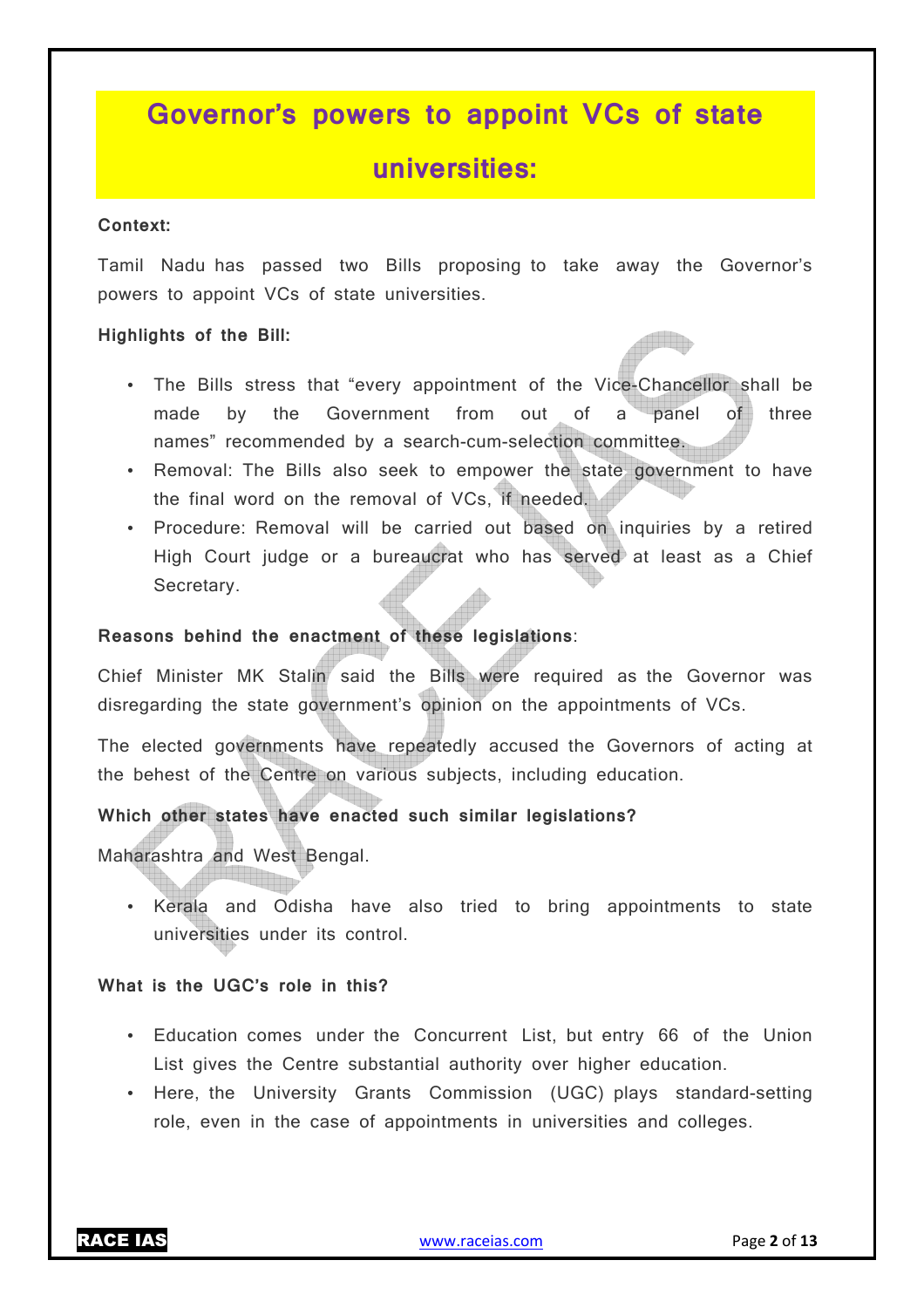According to the UGC Regulations, 2018, "Visitor/Chancellor" — mostly the Governor in states — shall appoint the VC out of the panel of names recommended by search-cum-selection committees.

• Higher educational institutions, particularly those that get UGC funds, are mandated to follow its regulations.

### **Observations made by the Supreme Court:**

The Supreme Court, in March 2022, quashed the appointment of Shirish Kulkarni as the Vice-Chancellor of Sardar Patel University in Gujarat.

### **Judgment:**

- Any appointment as a Vice Chancellor contrary to the provisions of the UGC Regulations can be said to be in violation of the statutory provisions, warranting a writ of quo warranto".
- Every subordinate legislation of the UGC flows from the parent UGC Act, 1956. Therefore, being a subordinate legislation, UGC Regulations become part of the Act.
- In case of any conflict between state legislation and central legislation, central legislation shall prevail by applying the rule/principle of repugnancy as enunciated in Article 254 of the Constitution as the subject 'education' is in the Concurrent List of the Seventh Schedule of the Constitution.

### **Sources: Indian Express.**

**Signal D** 

**ACCESSION** 

### **IT Rules, 2021:**

### **Context:**

The Information & Broadcasting (I&B) Ministry has blocked 16 YouTube news channels, including six from Pakistan.

• Previously, it had blocked 78 YouTube news channels, including 18 from India, on various charges.

#### **Why?**

On charges of spreading false and unverified information to create panic, incite communal disharmony and disturb public order in the country.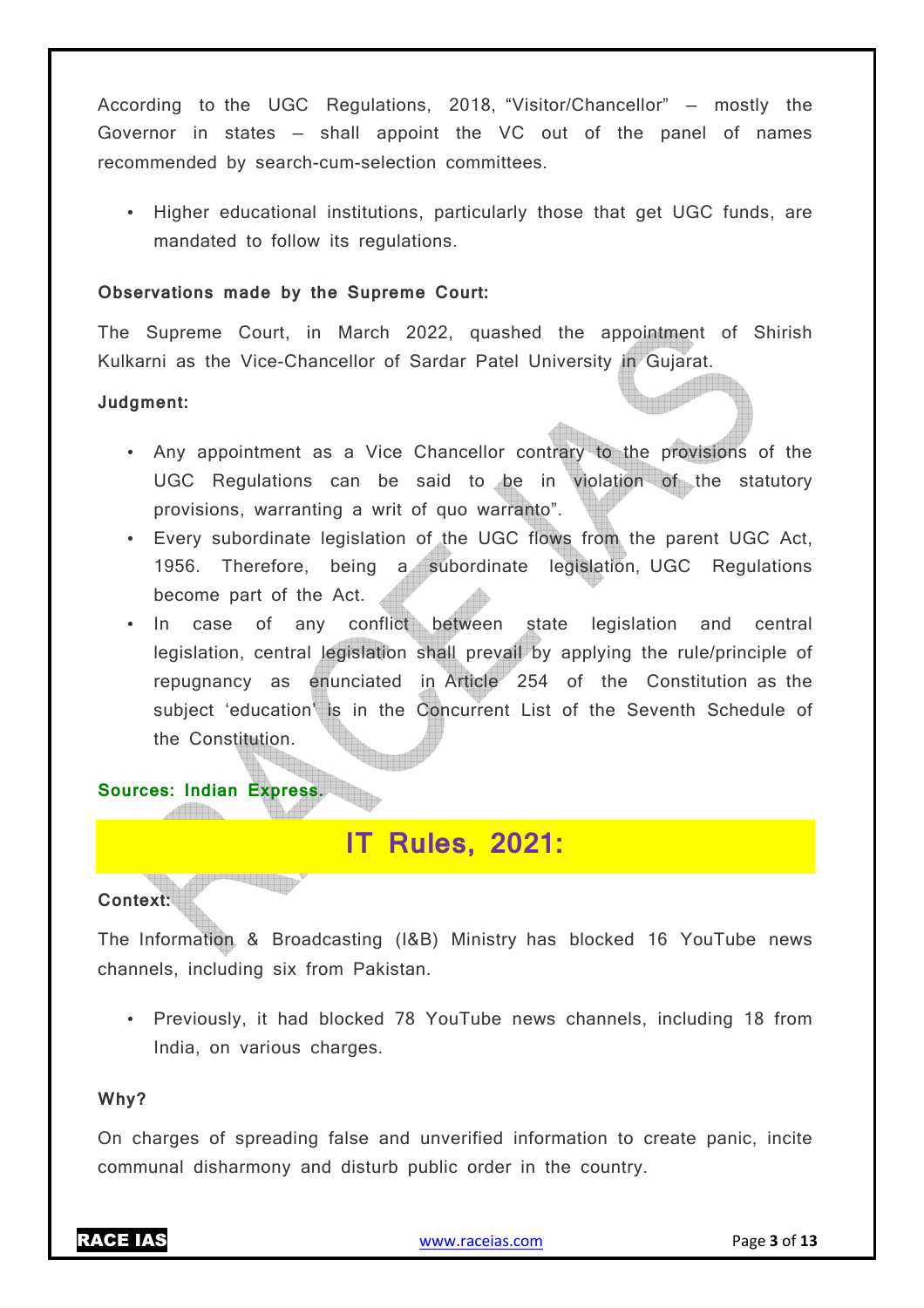### **Legal basis:**

The action has been taken using emergency powers under Rule 18 of the **IT Rules, 2021.**

### **Overview of the IT rules, 2021:**

- 1. It mandates a grievance redressal system for over the top (OTT) and digital portals in the country. This is necessary for the users of social media to raise their grievance against the misuse of social media.
- 2. Significant social media firms have to appoint a chief compliance officer and have a nodal contact person who can be in touch with law enforcement agencies 24/7.
- 3. A grievance officer: Social media platforms will also have to name a grievance officer who shall register the grievance within 24 hours and dispose of it in 15 days.
- 4. Removal of content: If there are complaints against the dignity of users, particularly women – about exposed private parts of individuals or nudity or sexual act or impersonation etc – social media platforms will be required to remove that within 24 hours after a complaint is made.
- 5. A monthly report: They also will have to publish a monthly report about the number of complaints received and the status of redressal.
- 6. There will be three levels of regulation for news publishers selfregulation, a self-regulatory body, headed by a retired judge or an eminent person, and oversight from the Information and Broadcasting Ministry, including codes of practices and a grievance committee.

### **What is a significant social media intermediary and benefits obtained under it?**

Social media companies with more than 50 lakh registered users will be considered 'significant social media intermediaries', as per the new norms.

### **What happens in case of non compliance?**

- Social media giants such as Facebook, Twitter, Instagram and WhatsApp messenger could face a ban if they do not comply with the new Information Technology rules.
- They also run the risk of losing their status as "intermediaries" and may become liable for criminal action if they do not comply with the revised regulations.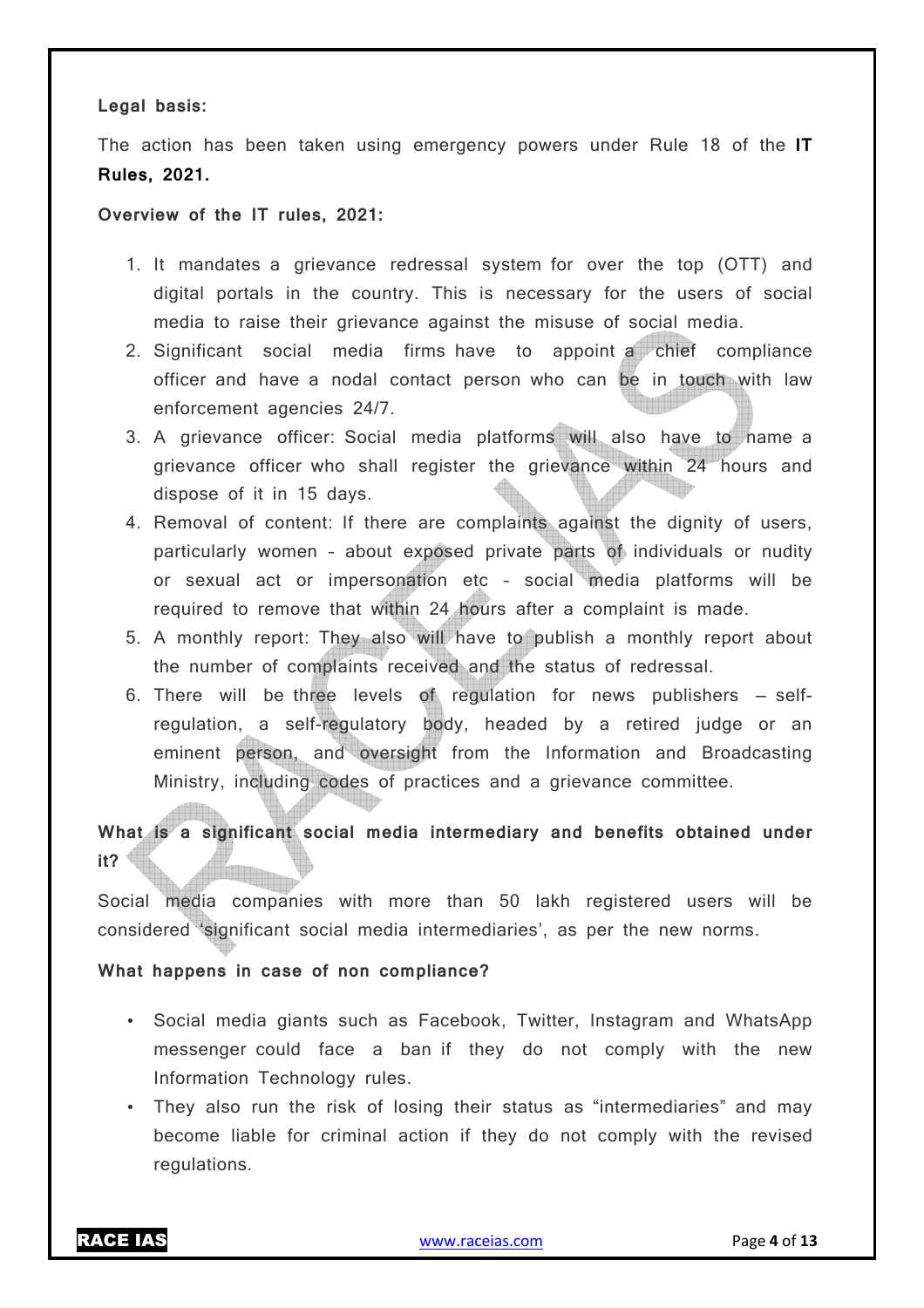### **Sources: the Hindu.**

## **Defence Acquisition Procedure:**

### **Context:**

Defence Acquisition Procedure (DAP) 2020 has been amended based on the approvals accorded by Defence Acquisition Council (DAC) in respect of the following:

- 1. Going forward all modernisation requirements of the Defence Services and Indian Coast Guard are to be indigenously sourced irrespective of the nature of procurement.
- 2. Import of defence equipment/sourcing from Foreign Industry of capital acquisitions should only be an exception and undertaken with specific approval of DAC/Raksha Mantri.
- 3. Requirement of Integrity Pact Bank Guarantee (IPBG) has been dispensed with. Instead, Earnest Money Deposit (EMD) will be taken as a bid security for all acquisition cases with Acceptance of Necessity (AoN) cost more than Rs 100 crore.

**DAP 2020:** 

- The new policy superseded the Defence Procurement Procedure of 2016 from October 1.
- The DAP contains policies and procedures for procurement and acquisition from the capital budget of the MoD in order to modernise the Armed Forces including the Coast Guard.

### **Highlights of the new policy:**

**1. Reservations for Indigenous firms:** 

The policy reserves several procurement categories for indigenous firms.

DAP 2020 defines an "Indian vendor" as a company that is owned and controlled by resident Indian citizens, with foreign direct investment (FDI) not more than 49 per cent.

**1. New Buy (Global–Manufacture in India) category:**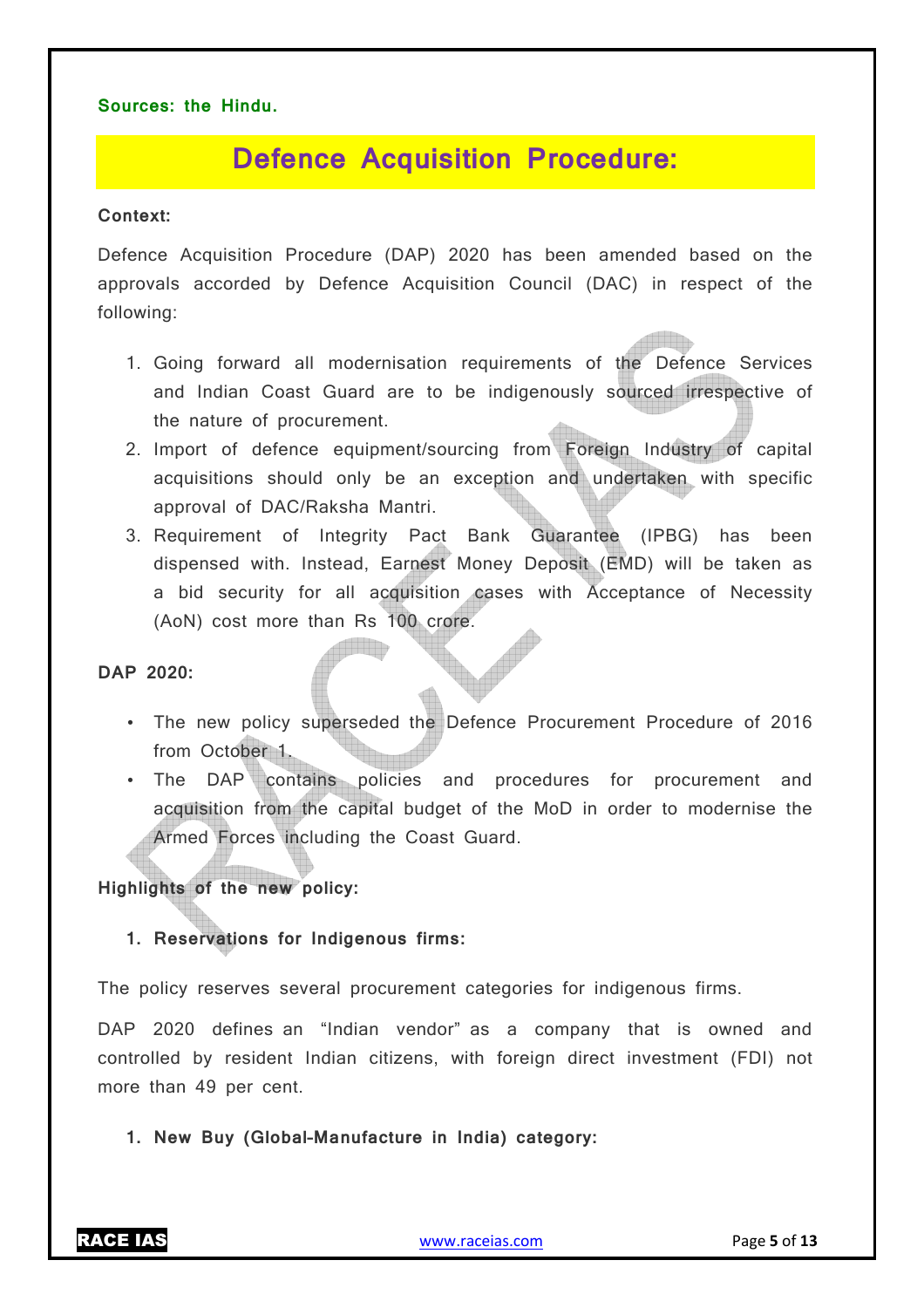This stipulates indigenisation of at least 50 per cent of the overall contract value of a foreign purchase bought with the intention of subsequently building it in India with technology transfer.

### **1. Greater indigenous content:**

It promotes greater indigenous content in arms and equipment of the military procures, including equipment manufactured in India under licence. In most acquisition categories, DAP-2020 stipulates 10 per cent higher indigenisation than DPP 2016.

### **1. Import embargo list:**

The "import embargo list" of 101 items that the government promulgated last month has been specifically incorporated into DAP 2020. (An embargo is a government order that restricts commerce with a specified country or the exchange of specific goods.)

### **1. Offset liability:**

The government has decided not to have an offset clause in procurement of defence equipment if the deal is done through inter-government agreement (IGA), government-to-government or an ab initio single vendor.

• The offset clause requires a foreign vendor to invest a part of the contract value in India.

### **Sources: the Hindu.**

### **Haryana imposes ban on transportation of fodder:**

### **Context:**

The authorities in Haryana have banned inter-district and inter-state transportation of wheat fodder.

### **Rationale behind this move:**

- There may be a shortage of fodder for the animals in the district if the same is sent out from the district.
- The situation is likely to worsen in future in the absence of rains.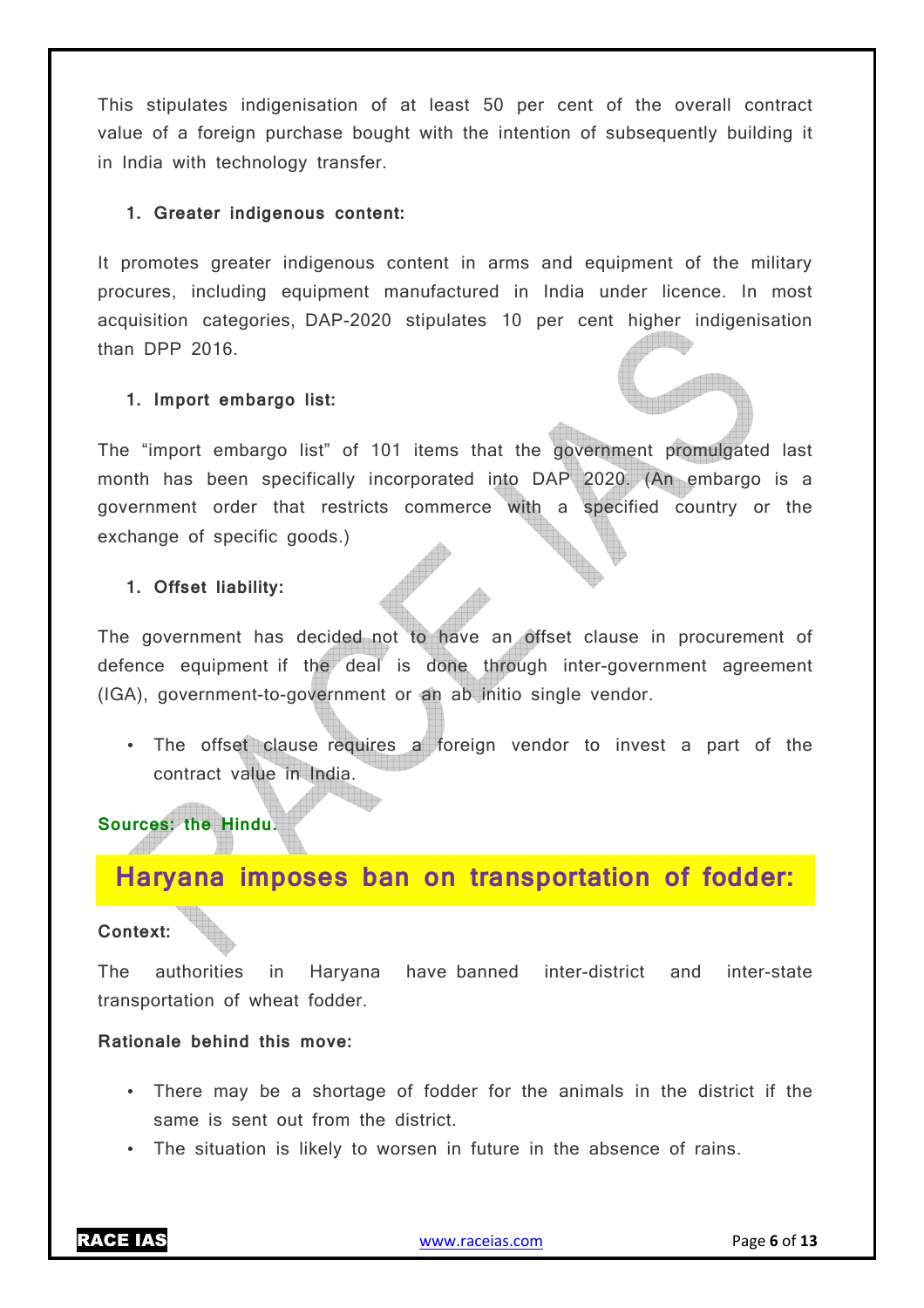- More farmers opting for mustard crop in place of wheat in southern Haryana.
- There is less than usual production of wheat because of early onset of summer coupled with an exceptional rise in mercury this year.
- Because of geopolitical tensions amid the ongoing Russia-Ukraine war, a perception is building that the wheat prices would increase in near future.

In this environment, the authorities want to meet local needs of fodder before allowing the same for other states.

### **Criticisms:**

The decision has drawn sharp criticism from the farmer groups and the Opposition.

• Farmer groups say, the authorities are not allowing the farmers to earn profit by selling their fodder at higher prices when they are already hit by low production of wheat this year.

### **Sources: Indian Express.**

## **Self-replicating mRNA Covid-19 vaccines:**

### **Context:**

A California based pharmaceutical company has developed ARCT-154, a selfamplifying mRNA vaccine against Covid-19 infection.

### **Benefits:**

It offered 95% protection against severe Covid-19 and 55% against Covid infection.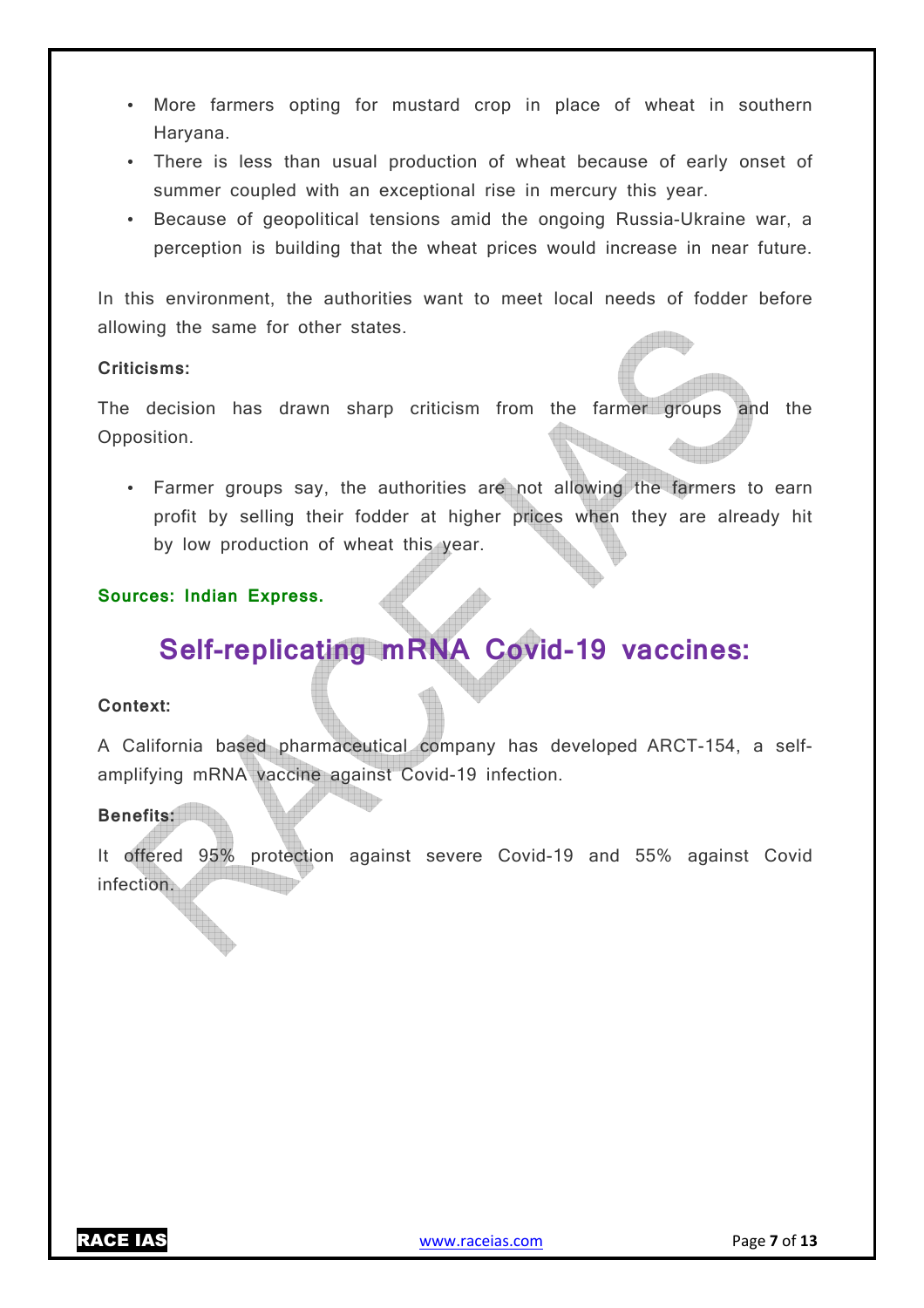

### **What are mRNA vaccines?**

An mRNA vaccine use messenger RNA that encodes the spike protein of the coronavirus.

• The mRNA directs the cell to produce copies of the spike protein, so that the immune system will recognise the spike if and when actual infection takes place, and mount a response.

Examples: Pfizer/BioNTech and Moderna.

### What are self-amplifying mRNA vaccines?

A self-amplifying mRNA vaccine is an improvement on the traditional RNA platform. It encodes four extra proteins in addition to the vaccine antigen, and these enable amplification of the original strand of RNA once inside the cell. The basic advantage is that it requires a smaller dose. amplifying mRNA vaccine is an improvement on the traditional RNA<br>
1. It encodes four extra proteins in addition to the vaccine antigen, and<br>
shable amplification of the original strand of RNA once inside the cell.<br>
1. Is a

### **Sources: the Hindu.**

### **Can climate change be solved by pricing carbon?**

#### **Context:**

Pennsylvania has become the first major fossil fuel producing to adopt a carbon pricing policy to address climate change.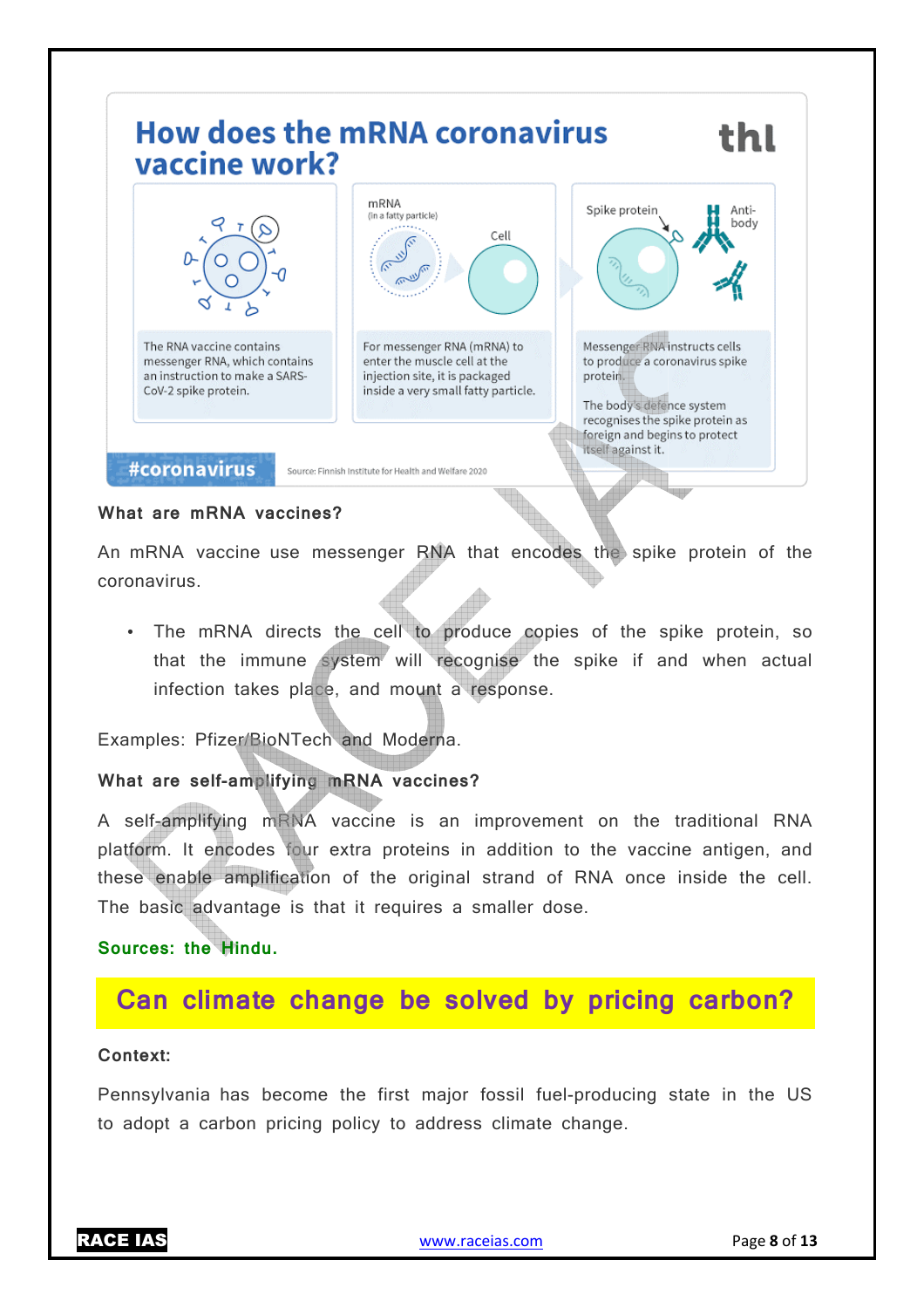• It joins 11 states where coal, oil and natural gas power plants must buy credits for every ton of carbon dioxide they emit.

### **What is the Carbon Pricing Approach?**

Carbon pricing is an instrument that captures the external costs of greenhouse gas(GHG) emissions and ties them to their sources through a price usually in the form of a price on the carbon dioxide (CO2) emitted.

- These GHG emissions include the costs of emissions that the public pays for, such as damage to crops, health care costs from heatwaves and droughts, and loss of property from flooding and sea-level rise.
- A price on carbon helps shift the burden for the damage from GHG emissions back to those who are responsible for it and who can avoid it.

### **There are two main types of carbon pricing namely:**

Emission Trading System : It is a system where emitters can trade emission units to meet their emission targets.

Carbon Tax: It directly sets a price on carbon by defining a tax rate on greenhouse gas emissions or – more commonly – on the carbon content of fossil fuels.

Different approaches adopted by countries to address climate change:

Social Cost of Carbon: The United States has adopted a less direct approach known as the Social Cost of Carbon. This approach calculates future climate damages to justify tougher restrictions on polluting industries.

Carbon Pricing approach: On the other hand, countries like Canada have adopted a Carbon Pricing approach. For example, Canada imposes fuel charges on individuals and also makes big polluters pay for emissions. It's one of 27 nations with some kind of carbon tax.

#### **Differences:**

- The social cost of carbon attempts to capture the value of all climate damage, centuries into the future.
- Carbon pricing reflects how much companies are willing to pay today for a limited amount of emission credits offered at auction.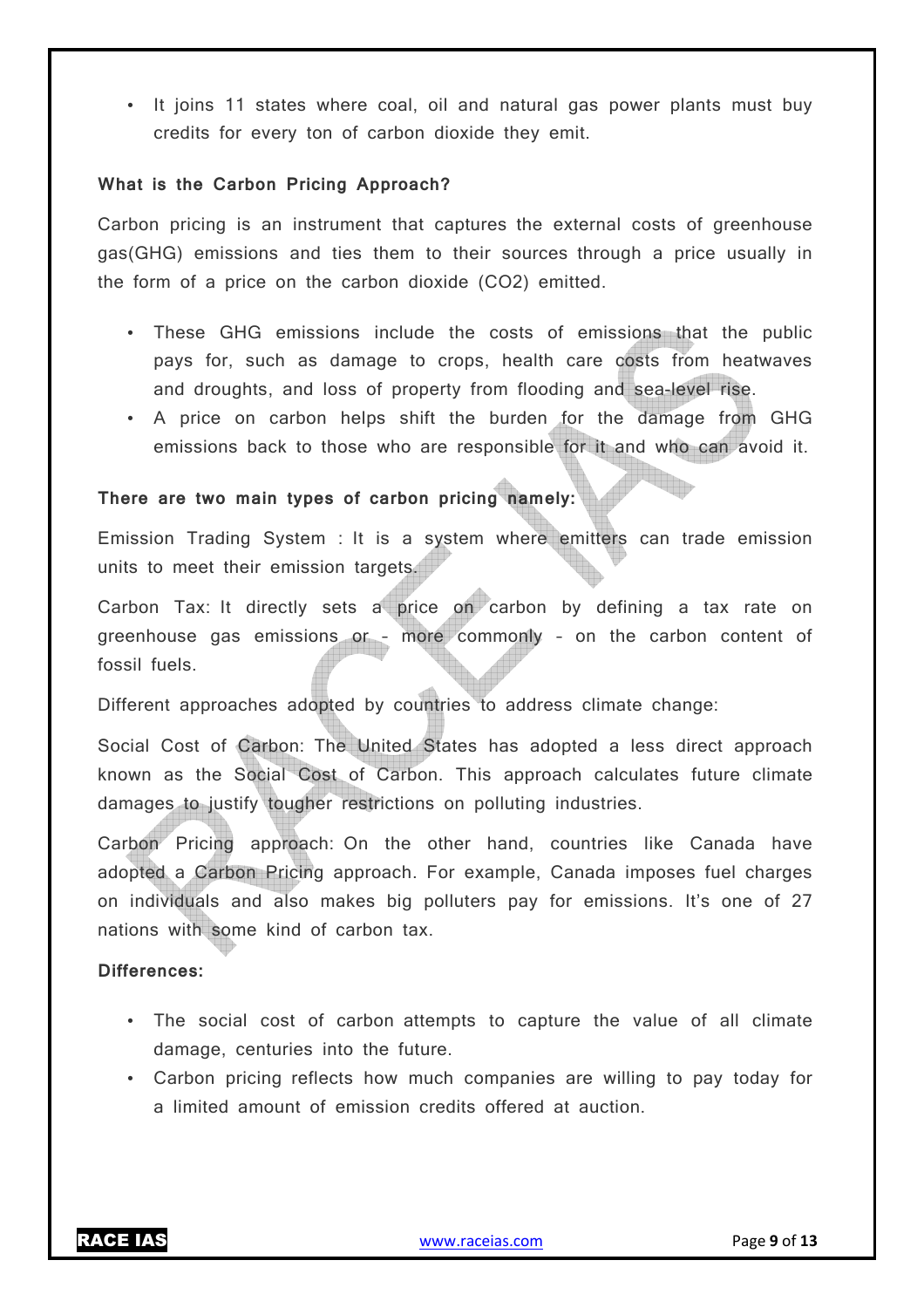In other words, the social cost of carbon guides policy, while carbon pricing represents policy in practice.

### **Significance of Carbon Pricing:**

- 1. Putting a price on carbon helps to incorporate climate risks into the cost of doing business.
- 2. Emitting carbon becomes more expensive, and consumers and producers seek ways to use technologies and products that generate less of it.
- 3. The market then operates as an efficient means to cut emissions, fostering a shift to a clean energy economy and driving innovation in low-carbon technologies.
- 4. Complementary renewable energy and energy efficiency policies are also critical to cost-effectively drive down emissions.

#### **Issues related to Carbon Pricing:**

- Carbon prices now exist in 46 countries, covering about 22 percent of the carbon pollution that humans release each year. But these policies are riddled with loopholes.
- Big carbon polluters like fossil fuel companies, electric utilities, automakers, petrochemical companies, and other heavy industries, have used their structural power to receive policy exemptions.
- According to the World Bank, countries need policies between \$40 to \$80 per tonne to meet the Paris Agreement targets. Yet half of the world's carbon prices are less than \$10 per tonne.
- Some researchers suggested that it limits innovations. But there is no strong evidence that carbon pricing has rapidly induced the innovation we need in new, cleaner technologies.

### **Sources: Indian Express.**

### **Kuril Islands:**

Japan's Diplomatic Bluebook for 2022 has described **the Kuril Islands (which Japan calls the Northern Territories and Russia as the South Kurils)** as being under Russia's "illegal occupation".

• This is the first time in about two decades that Japan has used this phrase to describe the dispute over the Kuril Islands.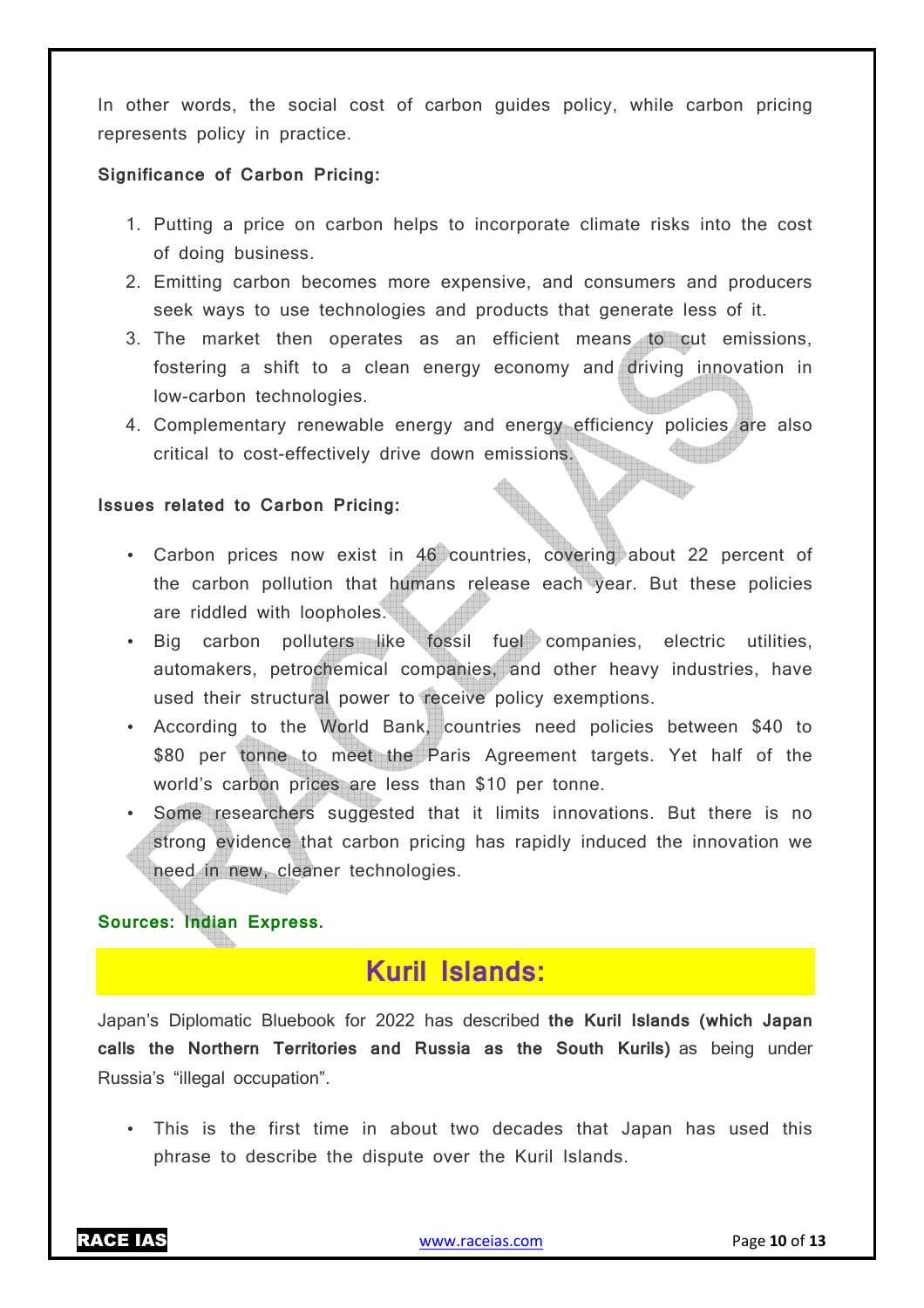#### **Kuril Islands/ Northern Territories:**

- These are a set of four islands situated between the Sea of Okhotsk and the Pacific Ocean near the north of Japan's northernmost prefecture, Hokkaido.
- Both Moscow and Tokyo claim sovereignty over them though the islands have been under Russian control since the end of World War II.

### **Basis for these differing claims:**

**According to Tokyo,** Japan's sovereignty over the islands is confirmed by several treaties like the Shimoda Treaty of 1855, the 1875 Treaty for the exchange of Sakhalin for the Kuril Islands (Treaty of St. Petersburg), and the Portsmouth Treaty of 1905 signed after the Russo-Japanese war of 1904-05 which Japan had won.

**Russia,** on the other hand, claims the Yalta Agreement (1945) and the Potsdam Declaration (1945) as proof of its sovereignty and argues that the San Francisco Treaty of 1951 is legal evidence that Japan had acknowledged Russian sovereignty over the islands.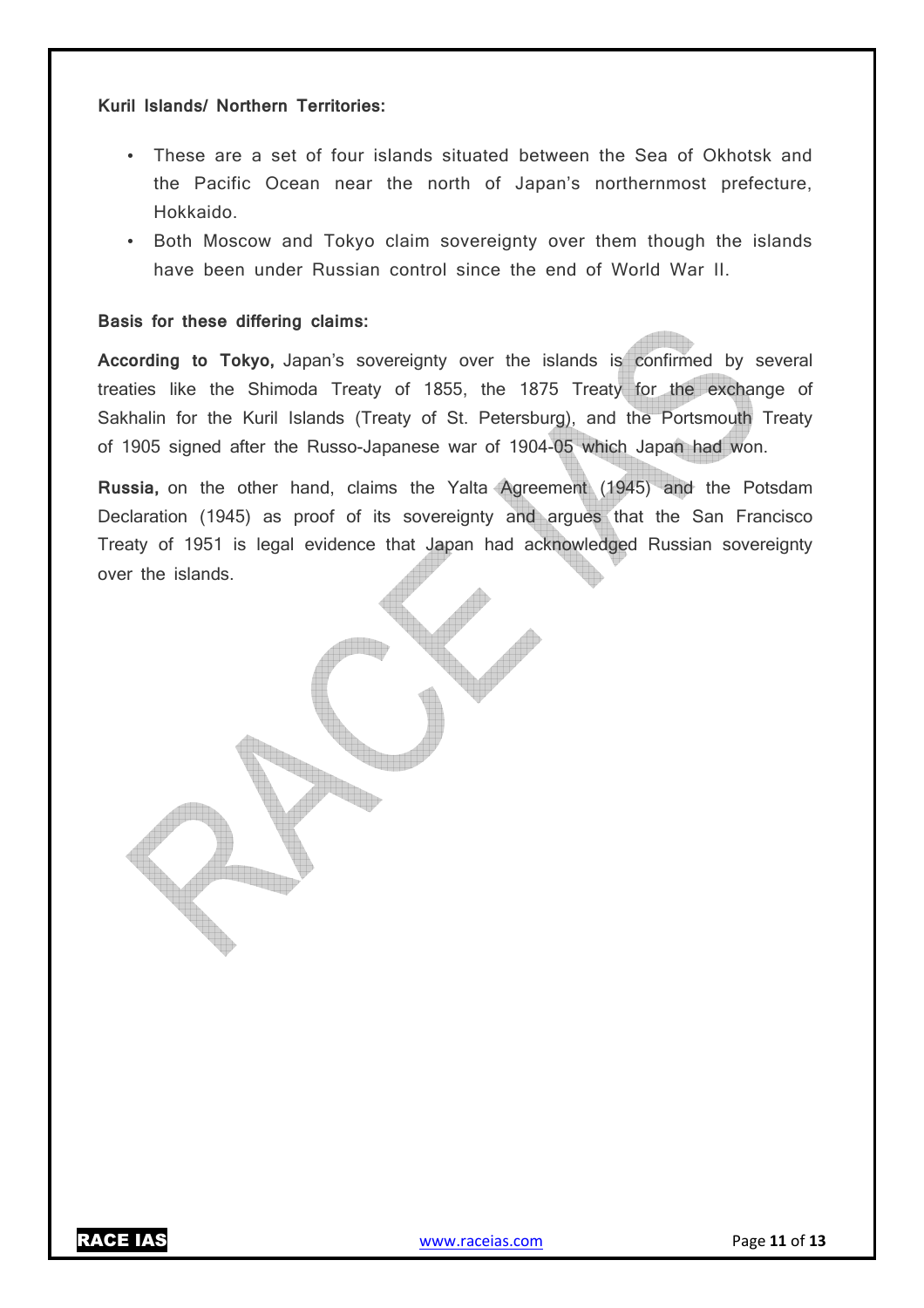

RACE IAS www.raceias.com Page **12** of **13**